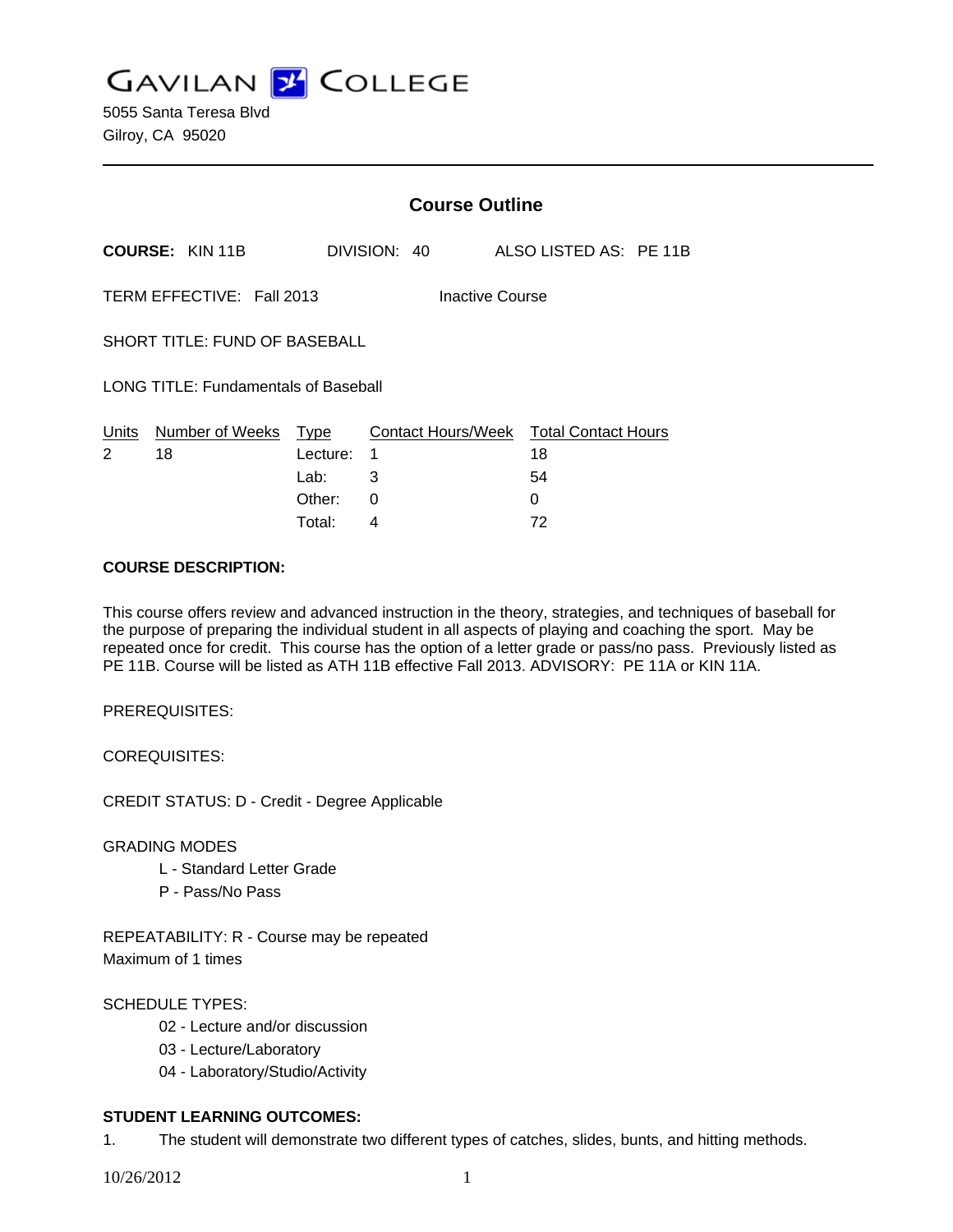ILO: 7, 2, 4 Measure: performance, skill test

2. The student will explain the importance of sound pitching, catching, and middle infield play to the success of a competitive baseball team.

ILO: 7, 2, 1

Measure: oral report, written exam

3. The student will recognize various offensive and defensive situations common to baseball and apply the appropriate strategies and techniques.

ILO: 7, 2, 1, 4

Measure: demonstration, exam

4. The student will utilize a variety of hand and verbal signals while base coaching to facilitate the proper offensive strategies appropriate to the situation.

ILO: 7, 1, 4, 2

Measure: demonstration, role playing, witten report, oral report

## **CONTENT, STUDENT PERFORMANCE OBJECTIVES, OUT-OF-CLASS ASSIGNMENTS**

Inactive Course: 09/24/2012

12 Hours

Introduction and review of course syllabus and grading procedures. Review of equipment needs and introduction of additional stretching and conditioning methods specific to baseball. Additional detailed instruction in the mechanics of throwing and catching will be provided. This will include such skills as fielding ground balls hit at different speeds and catching fly balls at various levels. Students who repeat the class will enhance their skills through constant repetition. They will also discuss these specific techniques with first year students.

HW: Students will develop a flexibility and conditioning program, including a list of the specific muscles that are benefited, and demonstrate it to the class. They will design a series of outfield and/or infield drills for baseball players, which will include diagrams of the organization and implementation of each drill.

SPO: Students will perform stretching and conditioning drills as a part of class warm-up. They will discuss and demonstrate the techniques used for fielding ground balls hit at different speeds and for catching fly balls at various levels.

8 Hours

Review of hitting fundamentals and introduction and practice of various types of situational hitting techniques, such as hitting behind the runner and slap hitting. Lecture, discussion, and video analysis of various hitting methods will be utilized. Review of basic bunting fundamentals and integration of drag bunting, fake bunting, and slash hitting methods. Students who repeat the course will complete a video analysis of a first year player. They will assist with instructing beginning players in the basic skills of hitting and bunting.

HW: Outside of class, students will review a tape on the proper hitting technique and list some common errors. Students will work on their bunting technique using whiffle balls or tennis balls. They will anlayze the differences between various bunting techniques.

SPO: Students will demonstrate situational hitting; such as hitting behind the runner, slap hitting, drag bunting, and fake bunting in game-like situations.

8 Hours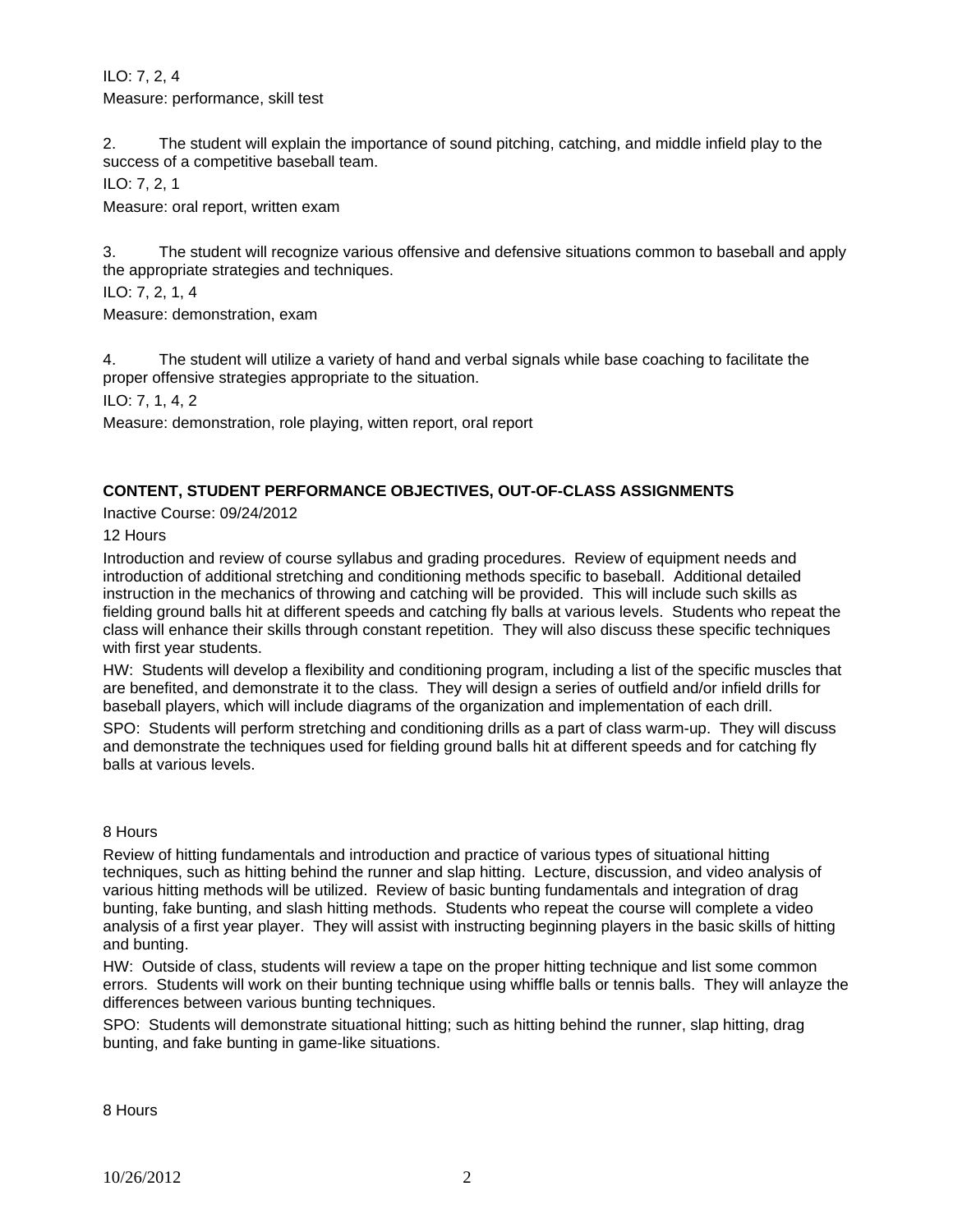Discussion, demonstration, and guided practice will be utilized to introduce advanced base running strategies and advanced sliding techniques such as the hook slide. Philosophies and techniques of base coaching will be discussed. Students who repeat the class will increase their proficiency through repetition in a supervised setting. They will assist first year students with their base coaching techniques.

HW: Outside of class, students will watch at least two baseball games and make a chart which indicates: the types of slides the players used, a description of the situation in which the slide was made, and a critique of the slide. They will write a summary of the hand signals and verbal instructions used by base coaches and the situations in which they were given.

SPO: Students will demonstrate a hook slide. They will discuss the importance of utilizing the base coach while running bases. The signals and techniques used by the base coaches will be described and demonstrated.

### 8 Hours

Details will be offered in the mechanics of pitching, pitch selection, and throwing various types of pitches, including the change up and curve. Video analysis may be utilized. Review of basic catching mechanics and a presentation of advanced instructional techniques involved in pitch calling, blocking balls, throwing out runners, catching foul balls, and directing the defense. Repetition will increase the proficiency of skills for those students who repeat the class.

HW: As an out of class assignment, students will watch two videos on the fundamentals of pitching and produce an outline of the drills and techniques presented. Through visualization and shadowing practice they will work on the proper set up, glove position on various pitches, and blocking techniques for the catcher's position.

SPO: Students will describe the mechanics involved in throwing a change up and a curve. They will explain and demonstrate the proper techniques used by the catcher when blocking balls, catching foul balls, and framing various pitches.

#### 12 Hours

Advanced infield and outfield play. Fielding difficult grounders, where and when to throw, catching fly balls, and cut and relay techniques will be presented. Defensive situations, including the philosophies and strategies involved in defending the bunt, double steals, rundowns, and pick-off plays will be discussed and demonstrated. Offensive strategy and philosophy involved in more competitive levels of play will be discussed. Application of various types of steals, bunts, and hitting techniques in various situations will be practiced. Students who repeat the class will have their skills or proficiencies enhanced by supervised repetition and practice in class.

HW: As an out of class assignment, students will develop an organizational chart showing the use of relay and cut off plays with runners on base and in various game situations. They will analyze a game tape as it relates to offensive and defensive situations and strategies.

SPO: Students will demonstrate offensive and defensive strategies, including bunting, stealing, pick-off plays, the hit and run, and rundowns through drills and scrimmage situations.

#### 8 Hours

Review of advanced hitting and bunting situations. Lecture, discussion, and debate on the essential aspects of coaching; including motivation, organization, record keeping, ordering and inventory of equipment, eligibility, recruiting, and fundraising. Students who repeat the class will analyze hitting and bunting situations in game-like conditions. They will be provided a leadership opportunity. They will explain their own philosophy of coaching a baseball team.

HW: Students will interview a baseball coach and ask them various questions pertaining to their philosophies of hitting and bunting techniques and situations. They will complete a written assignment on one aspect of coaching.

SPO: Students will implement their hitting and bunting skills in a variety of game situations. They will discuss their philosophy of coaching.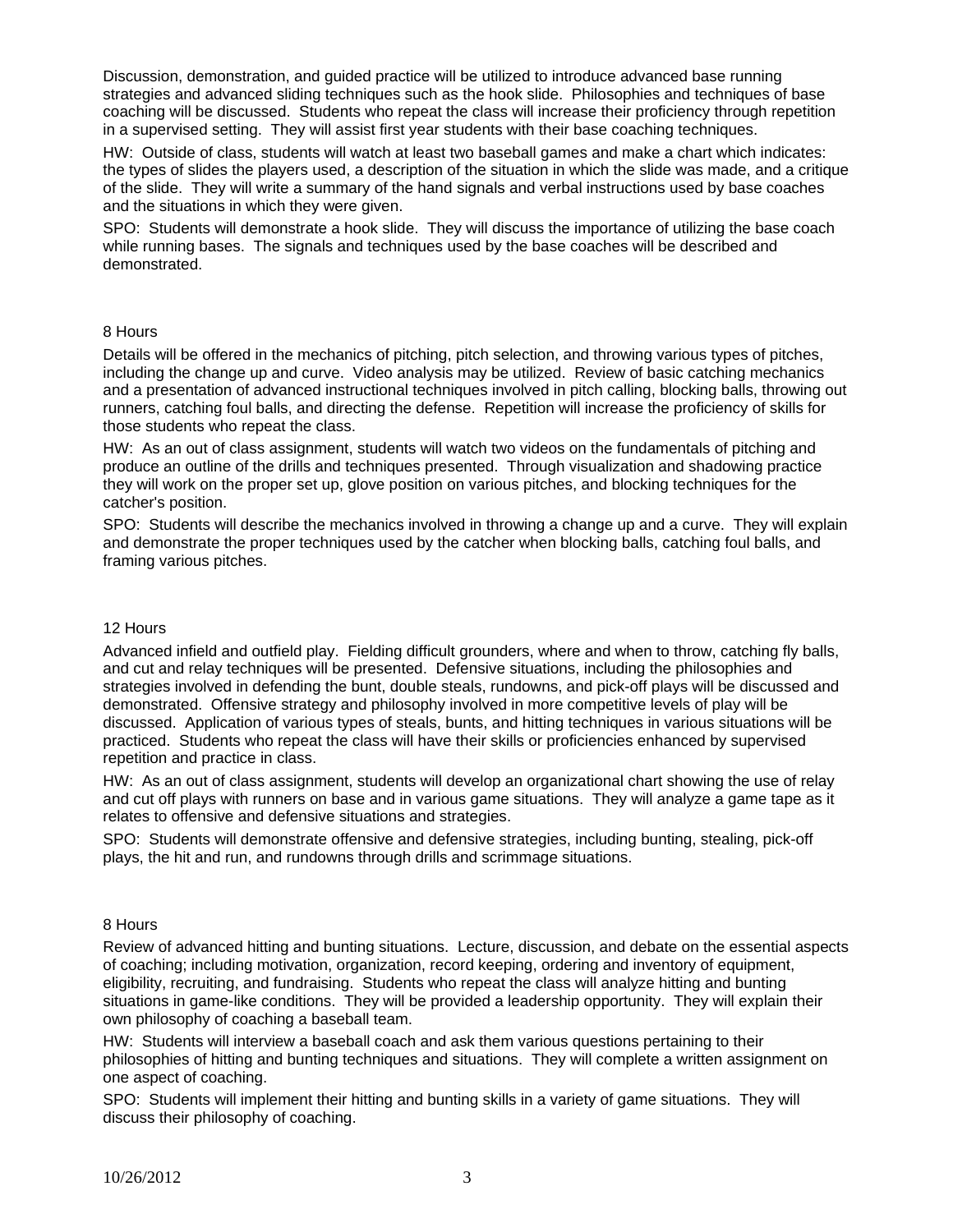#### 12 Hours

Interclass play will be utilized to practice baseball skills, base coaching, and the rules of the game. Umpiring scrimmages will also be included. Semester review and skill evaluation. Students who repeat the class will have their skills or proficiencies enhanced by supervised repetition and practice in class.

HW: Students will write a 1-2 page summary on an umpiring experience. They will select one offensive skill and one defensive skill and evaluate and/or analyze the mechanics of these skills.

SPO: During scrimmages and/or game situations, students will apply their playing skills, base coaching techniques, rules of the game, and umpiring abilities.

2 Hours

Final examination. Practical and/or written.

# **METHODS OF INSTRUCTION:**

Lecture, demonstration, guided practice, video analysis and interpretation, group discussion.

## **METHODS OF EVALUATION:**

Category 1 Substantial writing assignments:

Section 1:

Written Homework

Section 2 – If this is a degree applicable course, but substantial writing assignments are not appropriate, check reason:

Course primarily involves skill demonstration or problem solving

Category 2 – Computational or non-computational problem solving demonstrations including: 0%

Category 3 – Skill Demonstrations, including:

Field Work 30% to 50%

Performance Exams

Category 4 – Objective Exams, including:

10% to 20%

Multiple Choice

True/False

Matching Items

Completion

Category 5 – Any other methods of evaluation:

This class requires student participation.

30% to 40%

## **REPRESENTATIVE TEXTBOOKS:**

## **ARTICULATION and CERTIFICATE INFORMATION**

 Associate Degree: GAV E1, effective 201170 CSU GE: CSU E1, effective 201170 IGETC: